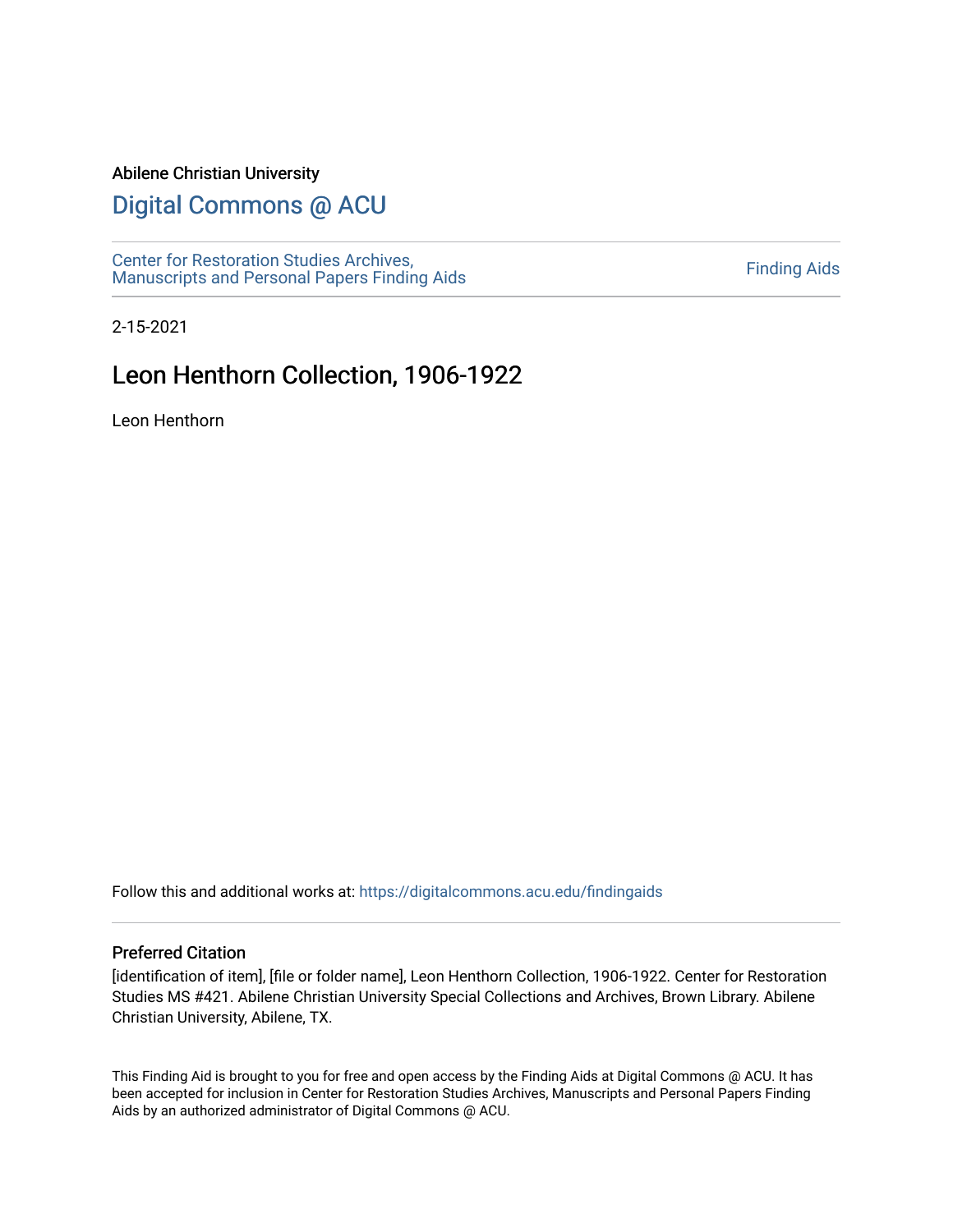# **Leon Henthorn Collection, (1906-1922)**

Center for Restoration Studies Manuscripts #421

Abilene Christian University Special Collections and Archives Brown Library Abilene Christian University Abilene, TX 79699-9208

15 February 2021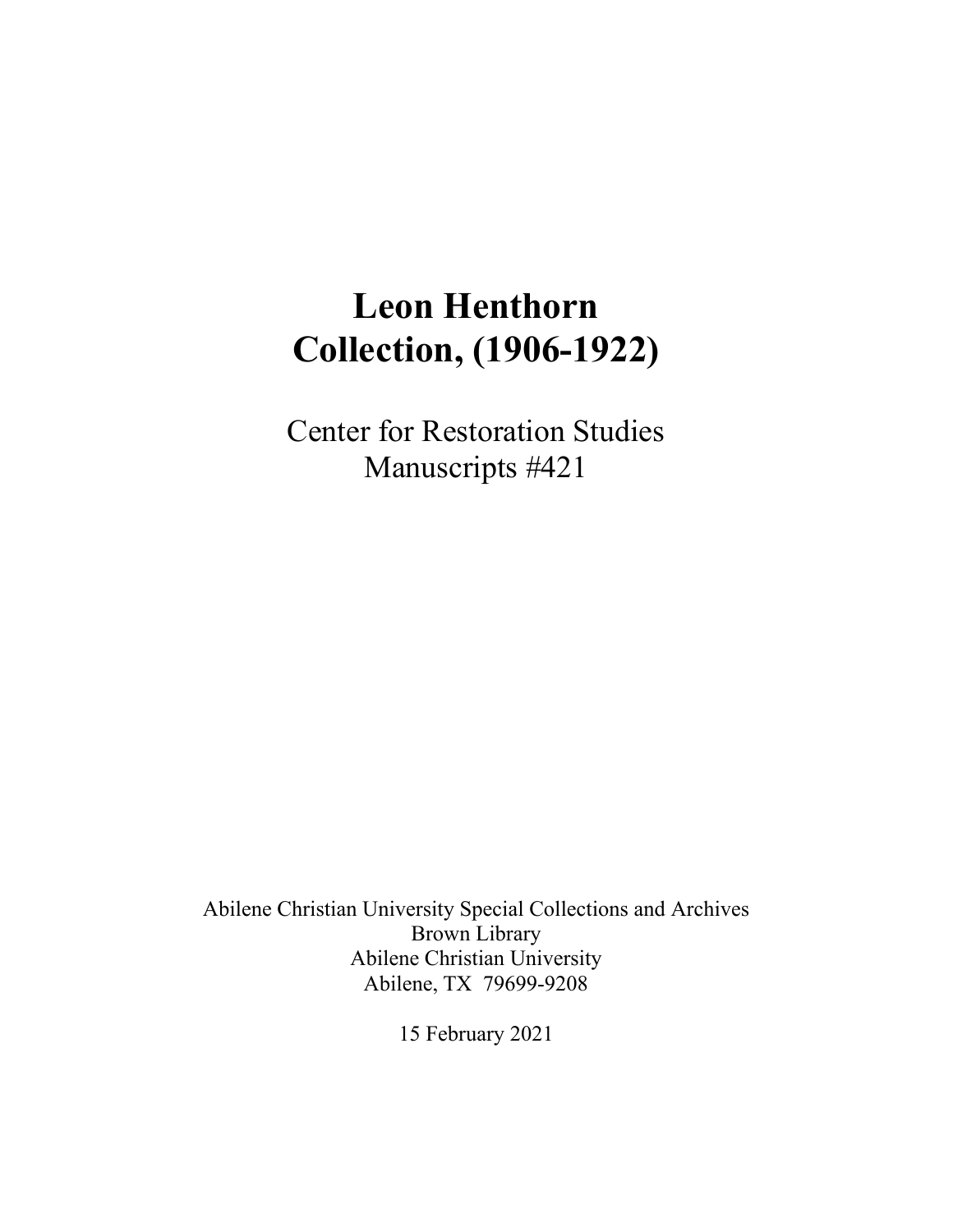#### **About this collection**

**Title:** Leon Henthorn Collection

**Creator:** Leon Henthorn, (1916-2008)

**Identifier/Call Number:** Center for Restoration Studies Manuscripts #421

**Physical Description:** 0.5 linear feet (1 box)

**Dates (Inclusive):** 1906-1922

**Dates (Bulk):** 1906-1912

**Location:** Center for Restoration Studies

**Language of Materials:** English

**Scope and Content Note:** This collection includes postcards mailed to Ira B. Henthorn between 1906-1922. Some of the postcards are related to holidays, while others reflect the humor of the time period.

**Biographical Note:** Leon Henthorn was born January 9, 1916 in Kentucky. His parents were Ira and Rhoda Henthorn. In 1940 he graduated from Abilene Christian College with a degree in Journalism. He joined the Air Corps and served at Lubbock Army Field until 1945. On January 21, 1945 he married Nell Marie Reed. The couple had two daughters and a son. The Henthorns were active in Churches of Christ around Texas, finally settling back in Abilene in 1985. Leon Henthorn died January 14, 2008.

**Administrative Information Immediate Source of Acquisition:** Leon Henthorn **Date of Acquisition:** unknown **Accession Number:** R 2021.033 **Date of Accession:** 10 April 2021 **Accessioned by:** Amanda Dietz **Processor and Date of Processing:** Brady Cox, 8 September 2016 **Finding Aid Creator and Date:** Brady Cox, 8 September 2016 **Finding Aid Update:** Mac Ice and Amanda Dietz, 15 February 2021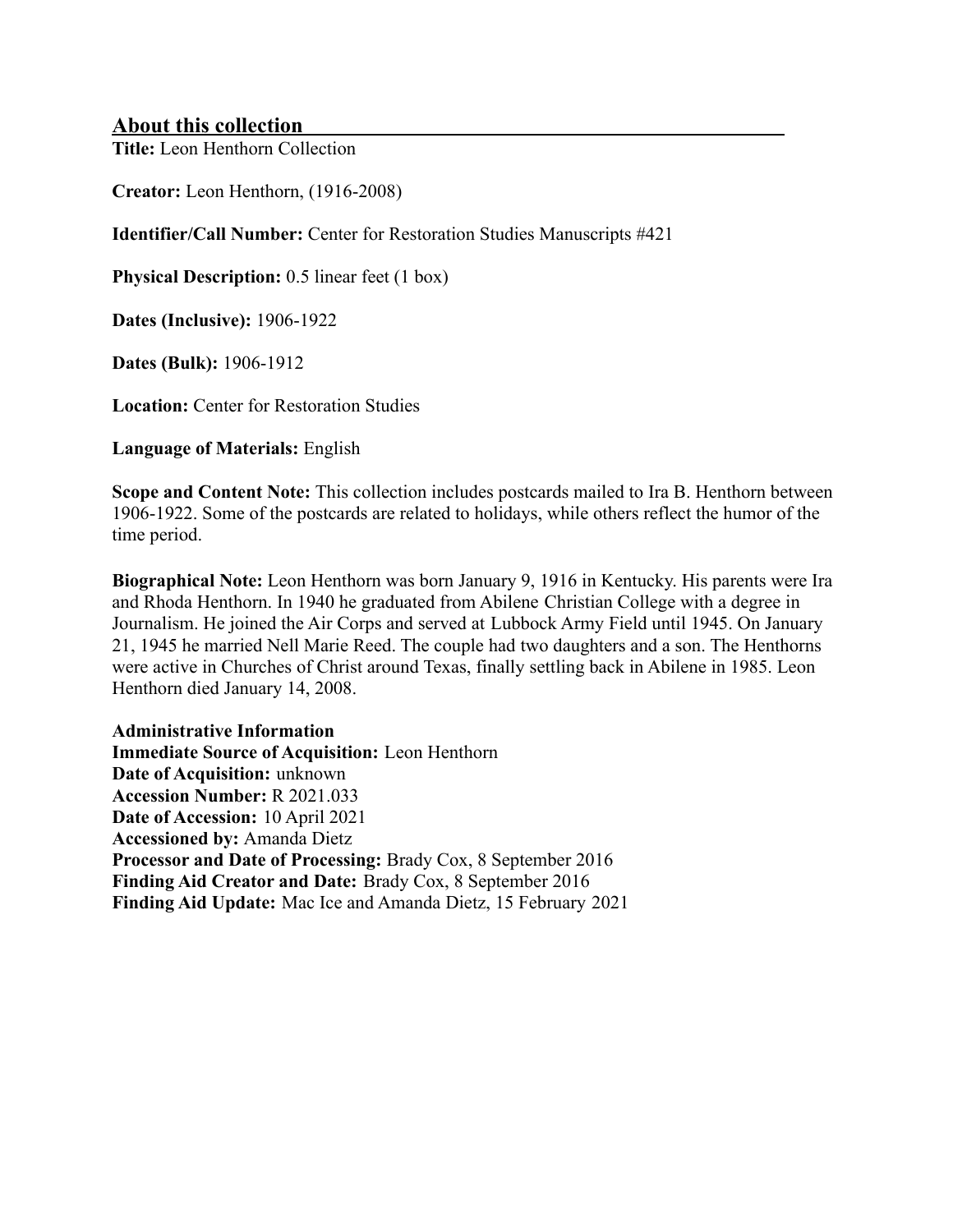#### **Using this collection**

**Processing Status:** Processed

**Conditions Governing Access:** Materials are housed in the Abilene Christian University Special Collections and Archives, Brown Library, Abilene Christian University in Abilene, Texas and are non-circulating. Access is available during normal business hours; prior appointments are preferred.

**Conditions Governing Use:** Materials are housed in the Abilene Christian University Special Collections and Archives, Brown Library, Abilene Christian University in Abilene, Texas and are non-circulating. Access is available during normal business hours; prior appointments are preferred.

**Preferred citation:** [identification of item], [file or folder name], Leon Henthorn Collection, 1906-1922. Center for Restoration Studies MS #421. Abilene Christian University Special Collections and Archives, Brown Library. Abilene Christian University, Abilene, TX.

**Copyright notice:** Unless transferred in writing to Abilene Christian University, copyright is retained by the authors of these materials, or their descendants, as stipulated by United States Copyright Law (Title 17 US Code). Researchers are responsible for using these materials in conformance with copyright law.

**Arrangement of Materials:** This collection has been reboxed but remains in the order in which it was found in University Manuscripts.

**Separated Materials:** none

#### **Subjects and Keywords**

Churches of Christ -- History --  $20<sup>th</sup>$  century Churches of Christ -- Texas Postcards Abilene Christian College Abilene Christian University